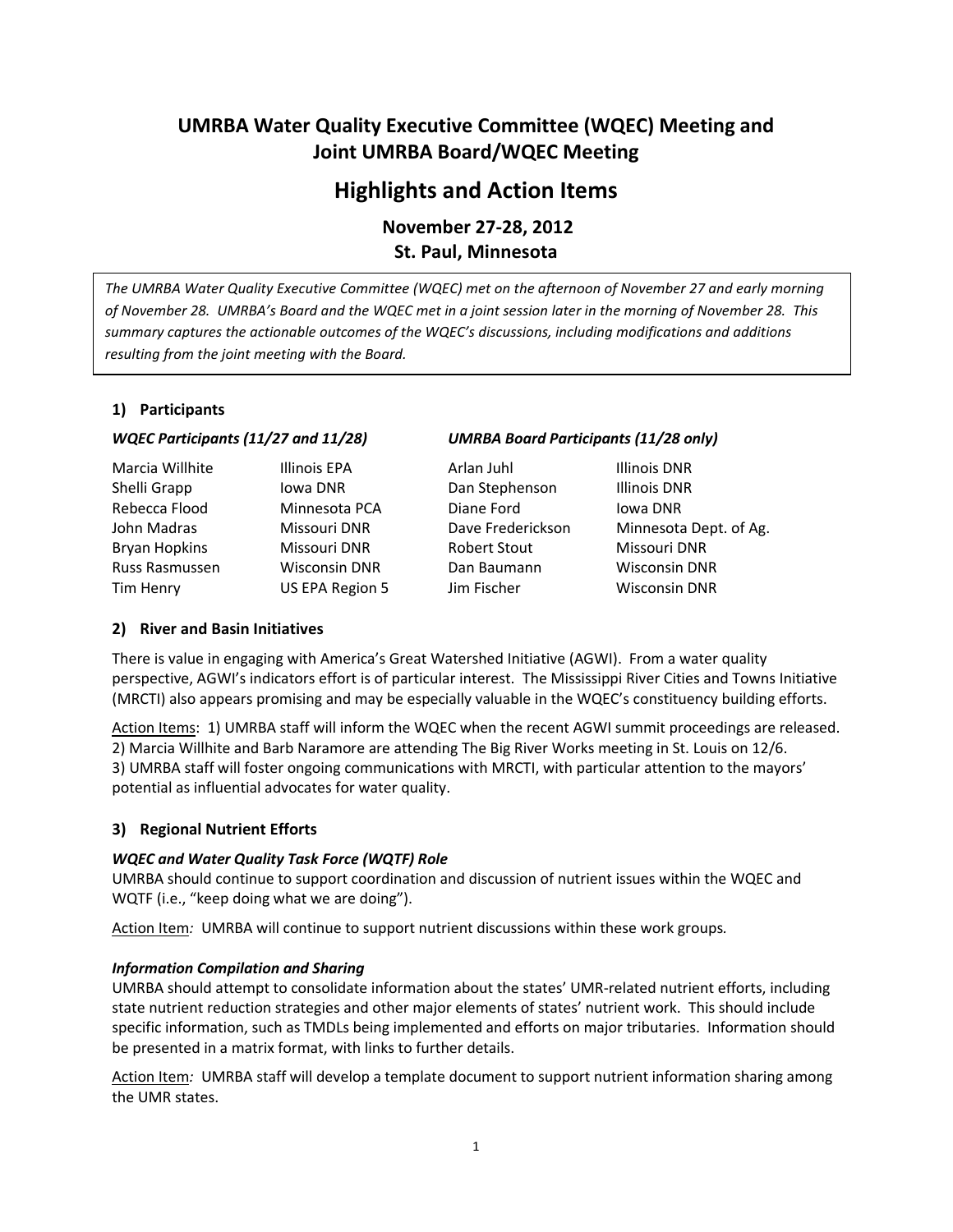### *Comment on National Policies*

UMRBA should identify and articulate the states' joint perspectives on national nutrient policies. An example is the recently proposed revisions to Clean Water Act Section 319 program guidelines. While there is not adequate time to develop joint comments on the 319 revisions, the WQEC agreed that members should be alert for future issues that are candidates for coordinated state comment via UMRBA. This includes not only nutrient issues, but also other national water quality proposals relevant to the UMR where the states wish to express a shared viewpoint.

Action Item*:* WQEC members will identify and communicate to each other and UMRBA staff regarding comment opportunities on national nutrient-related policies, as well as other national water quality proposals relevant to the UMR.

# *Funding for Nutrient Efforts*

The WQEC will explore opportunities to increase funding in support of states' nutrient-related efforts. One possibility is to examine the availability funds resulting from the Deepwater Horizon spill via the Gulf of Mexico Regional Ecosystem Restoration Strategy.

Action Item*:* UMRBA staff will look into funding possibilities associated with the Gulf Restoration Strategy.

### *UMRBA Role in Hypoxia Task Force*

UMRBA is not seeking a more formal role related to the Hypoxia Task Force at this time.

Action Item:No immediate action, though UMRBA staff and the WQEC will communicate UMRBA's nutrientrelated efforts to the Hypoxia Task Force and its Coordinating Committee as needed.

### *Meeting with State Members of the Hypoxia Task Force*

Such a meeting is a possibility for the future, but it is not an immediate action item, given that there is not an identified "ask" or compelling need to consult. This may still be an option for the Fall 2013 Hypoxia Task Force meeting, particularly if that meeting is held in Minnesota.

Action Item*:*No immediate action, may reconsider closer to the Fall 2013 Hypoxia Task Force meeting.

# **4) Organizational Options**

#### *Interstate Compact*

The WQEC does not view an interstate compact as a viable option at present, in part due to the current political climate and the lack of an immediate, compelling need for a compact structure. States will continue their UMR water quality collaboration through UMRBA in the near term, though a compact and/or other options may be revisited once priorities and desired outcomes are further defined (see below). Also, ORSANCO's structure and function will be further examined (see OSRSANCO meeting discussion).

Action Item: No further action at this time; states will continue to use the existing structure of water quality collaboration via UMRBA.

# *Defining the States' Water Quality Goals and Priorities and Related Organizational Options Questions*

The states should better define the goals and priorities of their interstate collaboration, together with the capabilities needed to support those goals and priorities. Then, the states can reexamine whether changes are needed in the organizational framework that supports this work. These changes might be substantial, or perhaps might represent more modest adjustments to the current framework. Achieving the states' goals is, of course, more important than the particular organizational model employed. Of note, better articulating the substantial economic benefits of high water quality is key to building support for these priorities.

Action Items*:* 1) The WQEC will better define water quality goals and priorities. This is central to both pursuing those goals and to the organizational options question. It is also essential in the WQEC's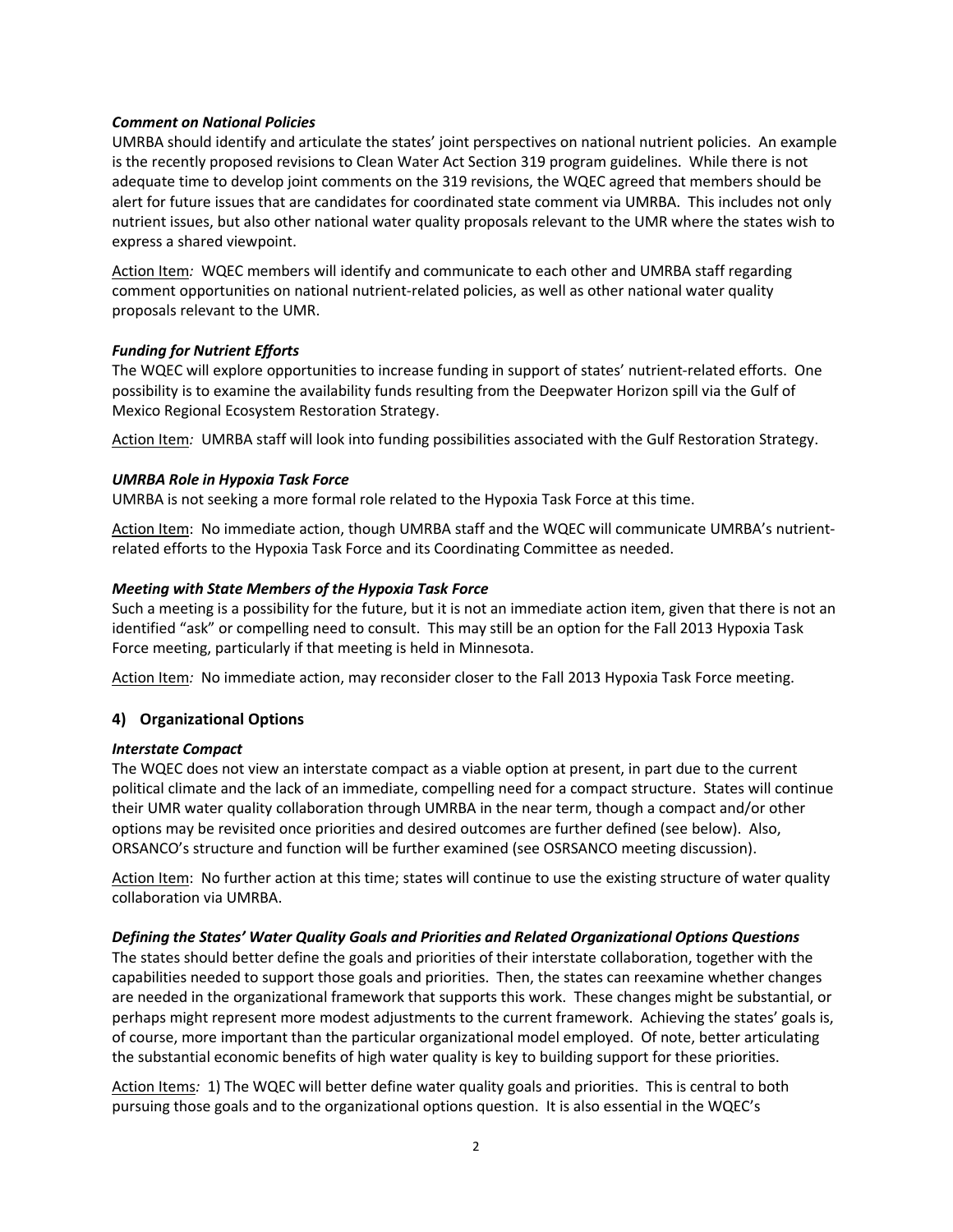constituency building efforts. 2) Following the completion of Item 1, the WQEC will consider whether alternative institutional structures and/or adjustments to the current framework are needed. 3) UMRBA staff will examine ways to quantify/express economic benefits associated with water quality protection.

## *Modifications to UMRBA's Existing Water Quality Program*

Related to the organizational options questions described above, there are also likely ways to work more effectively within the current framework (e.g., tapping a broader range of state expertise as needed on particular topics).

Action Item: The WQEC and UMBRA staff will seek to identify any modifications to UMRBA's water quality program that may improve its effectiveness in working with the states.

### *Increasing Funding Support for UMR Water Quality Work*

Increased and stable funding for UMR water quality work continues to be a primary WQEC goal and will be pursued within the current organizational structure. UMRBA's strategic plan will be clear in stating that a consistent, *well-funded* water quality program is a leading UMR water quality goal.

Action Item: Staff will confirm that this goal is expressed clearly in UMRBA's strategic plan.

# **5) Constituency Building Efforts**

### *Understanding Constituents' Needs*

In broadening the constituency for UMR water quality, it is critical to understand what stakeholders see as important and what needs they want to see addressed. This aids both in understanding their perspectives and in evaluating how well the states' water quality goals mesh with other players' interests. It is important to both listen and to effectively communicate what the states want to accomplish.

Action Item: In structuring constituency outreach, the WQEC and UMRBA staff will emphasize the importance of listening to constituents' priorities and needs.

#### *Key Partner Groups for Constituency-Building*

Key partner groups for outreach in the near term are:

- **Mississippi River Mayors (via MRCTI)**
- Recreational Interests (includes both recreationists and recreation-dependent businesses)
- **EXEC** Chambers of Commerce
- Water Suppliers (building on ongoing conversations)

Action Items: 1) UMRBA staff will further identify/define recreationists and recreation-dependent businesses. 2) As an initial outreach step, UMRBA staff will identify upcoming opportunities to participate in meetings of the above groups.

# **6) Water Quality Priorities/Implementing Recommendations**

The following priorities are related to implementing recent report recommendations and were identified *in addition* to priorities named in preceding discussions – i.e., constituency building, sharing information regarding the states' nutrient reduction efforts, and securing stable, ongoing funding support for UMR water quality work.

#### *UMR Clean Water Act (CWA) Monitoring Strategy*

The UMR CWA monitoring strategy is the WQEC's highest priority for continued work in the near term. The WQEC wants to discuss the monitoring strategy with the Water Quality Task Force (WQTF) during their joint meeting in June 2012, which will require the WQTF to have a draft *Recommended Monitoring Plan* available for WQEC review in advance of that meeting. Of note, the WQEC places a high priority on a strategy that